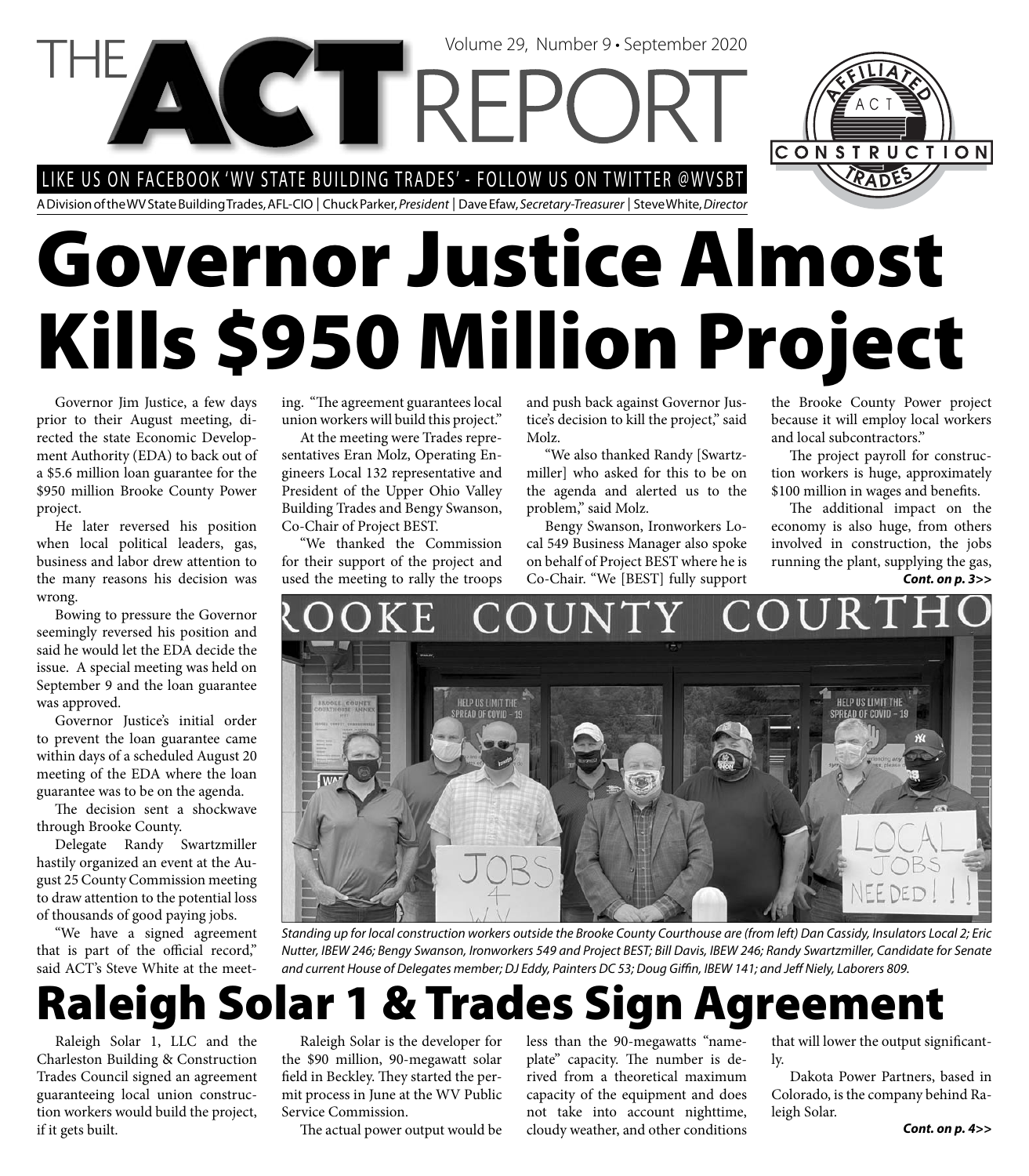### **WVU, Carpenters, Building Trades Sign Apprenticeship Degree Agreement**

When apprentice Carpenters in West Virginia complete their training, they will soon earn not only a Journeyman's Certificate from the US DOL, they will also get an Associate's Degree through WVU.

Two agreements were signed on August 27 to start the degree program for the Carpenters and open the door for all craft related apprenticeship programs to do the same.

"We are excited about this partnership with WVU because it will add value to our apprenticeship program," said Jeremey Jeffers, Training Director for the WV Carpenters Apprenticeship Programs.

WVU President Gordon Gee kicked of the virtual signing event complimenting all participants for their efforts.

"This is a spectacular program ... I want to thank everyone on this call and everyone who has worked hard to make this possible," said Gee. "It is going to be a real game changer for both the University and for the state."

Credit towards a degree program has been available to apprentices for many years through a variety of Community Colleges. However, the

number of credit hours has always been significantly short of the 60 credit hours needed for an Associate's Degree.

"By adjusting our curriculum and adding some required material, and by WVU looking closer at what we teach, especially the on-the-job training, we were able to close the gap," said Jeffers.

Jeffers credits WVU professor Sam White with leading the effort. White, a professor at WVU's Institute for Labor Studies and Research, has led an ad-hoc group of apprenticeship coordinators in discussions about a variety of topics for several years.

"Apprentice coordinators have repeatedly expressed frustration with being unable to get degrees for their apprentices, so we decided to take another look at the process," said White.

The virtual signing event, held on Thursday, August 27, put two agreements in place.

First was an agreement between the Eastern Atlantic States Regional Council of Carpenters and WVU outlining the expectations and requirements of the degree program. Apprentices will be enrolled at the WVU Keyser campus, but their training will continue as usual at carpenter training locations in Parkersburg, Bridgeport and South Charleston, as well as on-the-job locations across the state.

The second agreement was with the WV State Building and Construction Trades Council.

According to ACT's Steve White the Memorandum of Understanding

with the Building Trades sets out the general parameters for any craft to become involved with the program.

White emphasized there is no requirement any apprenticeship program use WVU, the program is entirely voluntary.

"WVU has found a smart way to close the gap which was preventing apprentices from getting a degree," said White. "We hope other higher education institutions will take notice and do the same." ■



WVU President Gordon Gee kicks off the virtual signing event between WVU, the Carpenters, and the WV State Building Trades on a new associates degree program.

### **Parkersburg-Marietta Trades Raise \$5,000 at their 17th Annual DAD's Day Clay Shoot**

Maybe a bit late, but the Parkersburg-Marietta annual DAD's Day event still netted more than \$5,000 this year.

DAD's is short for Dollars Against Diabetes, a long-term charitable effort led by North America's Building Trades to fund diabetes research. Events are usually held around Father's Day each year.

According to Buddy Malone, Business Manager of the Council, 23 shooters participated and 13 organizations sponsored the event which was held at Hilltop Sports LLC in Whipple, Ohio.

"We debated whether to postpone

this year but decided we could have the event, social distance as needed, and give everyone an opportunity to enjoy a day among friends," said Malone. "I am glad we did; good people, good food, good time and a great cause."

Sponsors included: Worley; ACT OH/OH State Building Trades; WV State Building Trades/ACT WV; Parkersburg Area Labor Council; UA Local 565; UA Local 168; United Bank; Davis Pickering; Ironworkers 787; Parkersburg-Marietta Contractors Association; Ruble Insurance Agency; Polymer Alliance Zone and Boilermakers 667.



Members of the Parkersburg-Marietta Building and Construction Trades Council (from left) Brad Winans and Doug Miller of Ironworkers 787; participate in the 17th annual DAD's Day Sporting Clay Shoot held on Saturday, August 29.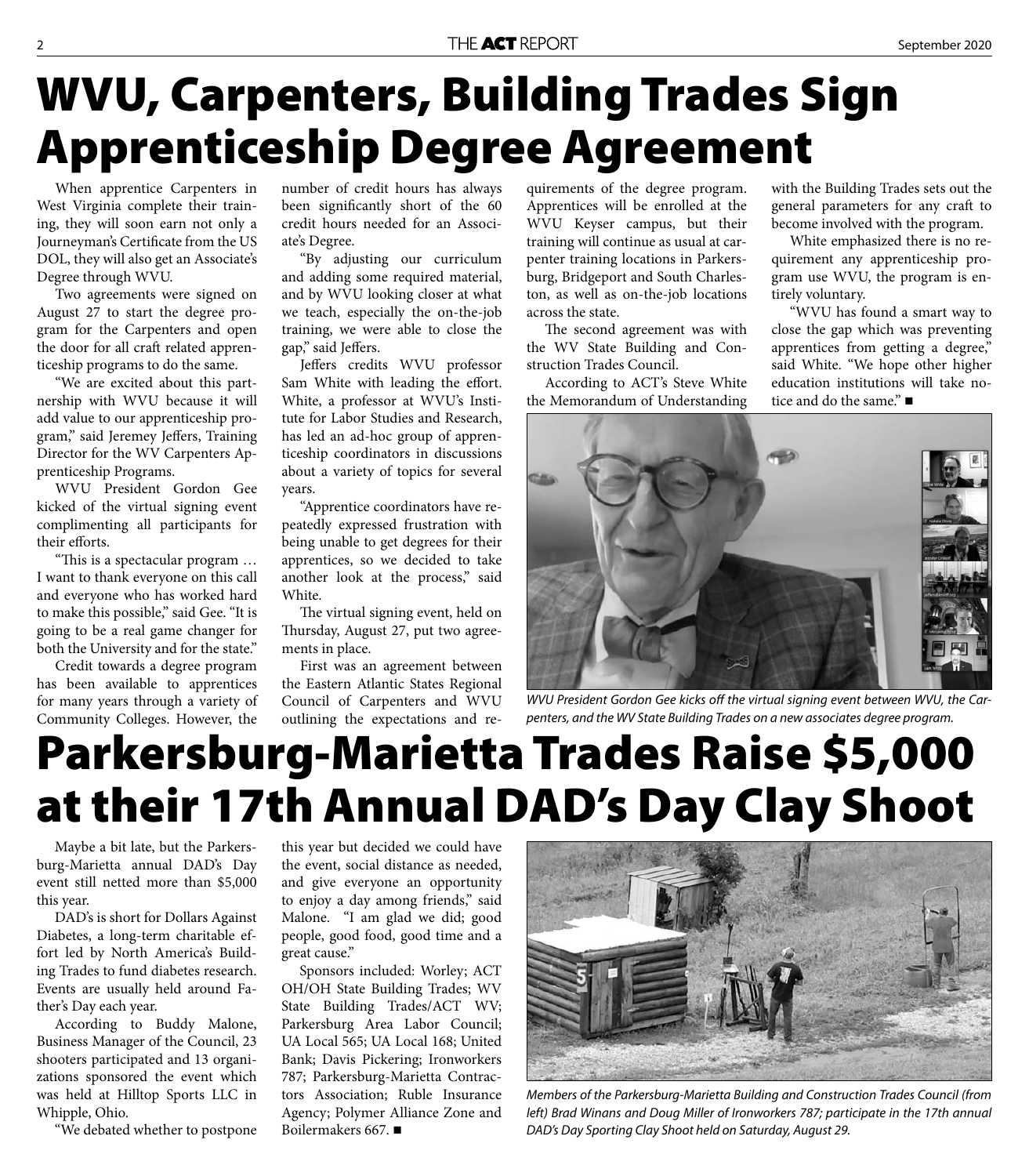#### **'20 Endorsements**

|     | $Bold = Building$ Trades member   | 8th              | <b>Glenn Jeffries (D)</b>  |
|-----|-----------------------------------|------------------|----------------------------|
|     | <b>1st Congressional District</b> | 9th              | David 'Bugs' Stover (R)    |
|     | David McKinley (R)                | 10th             | Bill Laird (D)             |
|     | Governor                          | 11 <sup>th</sup> | Denise Campbell (D)        |
|     | Ben Salango (D)                   | 12 <sub>th</sub> | Doug Facemire (D)          |
|     |                                   | 13th             | Mike Caputo (D)            |
|     | <b>State Treasurer</b>            | 14th             | David Childers (D)         |
|     | John Perdue (D)                   | 16th             | Pete Dougherty (D)         |
|     | <b>Attorney General</b>           | 17th             | Andrew Robinson (D)        |
|     | Sam Petsonk (D)                   |                  |                            |
|     | <b>Secretary of State</b>         |                  | <b>House of Delegates</b>  |
|     | Natalie Tennant (D)               | 1st              | Pat McGeehan (R)           |
|     | <b>State Auditor</b>              |                  | Jack Wood (D)              |
|     | Mary Ann Claytor (D)              | 2nd              | <b>Phillip Diserio (D)</b> |
|     | <b>Agriculture Commissioner</b>   | 3rd              | Shawn Fluharty (D)         |
|     | Bob Beach (D)                     |                  | Erikka Storch (R)          |
|     |                                   | 4th              | Christian Turak (D)        |
|     | <b>State Senate</b>               |                  | Lisa Zukoff (D)            |
| 1st | Randy Swartzmiller (D)            | 5th              | Dave Pethtel (D)           |
| 2nd | Josh Gary (D)                     | 8th              | Andrew Alvarez (D)         |
| 3rd | Robin Wilson (D)                  | 10 <sub>th</sub> | Vernon Criss $(R)$         |
| 4th | No Action                         |                  | Trish Pritchard (D)        |
| 5th | Bob Plymale (D)                   |                  | Luke Winters (D)           |
|     |                                   |                  |                            |

7th No Action

#### $0(D)$  $lers$  (D) erty (D)  $binson$  (D) **elegates**  $an(R)$  Jack Wood (D) erio (D) arty (D)  $ch(R)$  $\text{trak}$  (D)  $(D)$  $\cdot$ l $(D)$  $\text{area}$  (D)  $S(R)$ ard  $(D)$  $(S(D))$ 11th Mark Pauley (D)

#### *\$950 Million Project*

#### *Continued from Page 1*

maintaining the plant and the taxes paid.

Outside the meeting were other craft representatives showing support for the \$950 million project.

Governor Justice was asked about his decision to kill the project the next day at an August 26 press conference.

He claimed he didn't want to kill the project but had many questions which led to his decision.

One of the questions he had was whether local construction workers would build the project.

"That's the same argument the group funded by Murray Energy used when trying to stop the project at the PSC," said White. "They ignore the signed agreement and act like having a few people from across the border is terrible," said White. "There is no group more active in demanding local workers than the Trades and to say you are concerned there won't be local workers when we have a deal just makes no sense."

Energy Solutions Consortium, the

developers of Brooke County Power, has been working on the project for years and had been working with the EDA for months on the loan guarantee.

The project has encountered many delays including a permit challenge by a group called the Ohio Valley Jobs Coalition who admitted they were funded by Murray Energy, a coal company that supplies steam coal to electric power plants.

After losing their permit challenge at the state Public Service Commission the group appealed to the WV Supreme Court.

While they lost their case, the appeal cost the project many months of delay.

"It's seldom talked about in the press, but the coal industry has been fighting gas projects for a number of years," said White.

"Killing gas projects in West Virginia will hurt our communities and help Ohio and Pennsylvania get more projects, but it won't help the coal industry." ■

| 13th             | <b>Scott Brewer (D)</b> | 39th | No Action                   |
|------------------|-------------------------|------|-----------------------------|
| 14th             | Chris Yeager (D)        | 41st | Duane Bragg (D)             |
| 15 <sub>th</sub> | Tess Jackson (D)        | 42nd | Cindy Lavender-Bowe (D)     |
| 16th             | Mark Bates (R)          |      | Jeff Campbell (D)           |
|                  | Sean Hornbuckle (D)     | 43rd | Bill Hartman (D)            |
| 17 <sub>th</sub> | Chad Lovejoy (D)        |      | Cody Thompson (D)           |
|                  | Matthew Rohrbach (R)    | 44th | Robin Cutlip (D)            |
| 18 <sub>th</sub> | No Action               | 46th | Bob Stultz (D)              |
| 19th             | Ric Griffith (D)        | 47th | Ed Larry (D)                |
|                  | David Thompson (D)      | 48th | Ryan Deems (D)              |
| 20th             | Nathan Brown (D)        |      | Robert Garcia (D)           |
| 21st             | Mark Dean (R)           |      | Richard Iaquinta (D)        |
| 22nd             | Joe Jeffries $(R)$      |      | Josh Maxwell (D)            |
|                  | Zack Maynard (R)        | 49th | Mike Mannypenny (D)         |
| 23rd             | Rodney Miller (D)       | 50th | Michael Angelucci (D)       |
| 24th             | Susan Perry (D)         |      | Joey Garcia (D)             |
|                  | Timothy Tomblin (D)     |      | No Action between Ron       |
| 25th             | Tony Paynter (R)        |      | Straight (D) & Guy Ward (R) |
| 26th             | Ed Evans (D)            | 51st | Barbara Fleischauer (D)     |
| 27th             | Tina Russell (D)        |      | Evan Hansen (D)             |
| 28th             | Ryne Nahodi (D)         |      | Rodney Pyles (D)            |
| 30th             | Mick Bates (D)          |      | Danielle Walker (D)         |
| 31st             | Chris Toney $(R)$       |      | John Williams (D)           |
| 32nd             | Mark Hurt (D)           | 52nd | Junior "JR" Wolfe (D)       |
|                  | Margaret Staggers (D)   | 53rd | Cory Chase (D)              |
| 34th             | Brent Boggs (D)         | 55th | Jarod Shockey (D)           |
| 35 <sub>th</sub> | Kathy Ferguson (D)      | 58th | George Miller (R)           |
|                  | Doug Skaff Jr. (D)      | 60th | Brad Noll (D)               |
|                  | Rusty Williams (D)      | 61st | Jason Barrett (D)           |
|                  | Kayla Young (D)         | 62nd | Debi Carroll (D)            |
| 36th             | Jim Barach (D)          | 63rd | Daniel Bennett (D)          |
|                  | Amanda Estep-Burton (D) | 65th | Sammi Brown (D)             |
|                  | Larry Rowe (D)          | 66th | Storme Frame (D)            |
| 37 <sub>th</sub> | Mike Pushkin (D)        | 67th | John Doyle (D)              |
|                  |                         |      |                             |





Delegate Phil Diserio (D-Brooke) places a yard sign as he campaigns for re-election to the WV House of Delegates. Diserio is also a member of IBEW Local 246 and has been a staunch defender of working families while serving in the legislature.